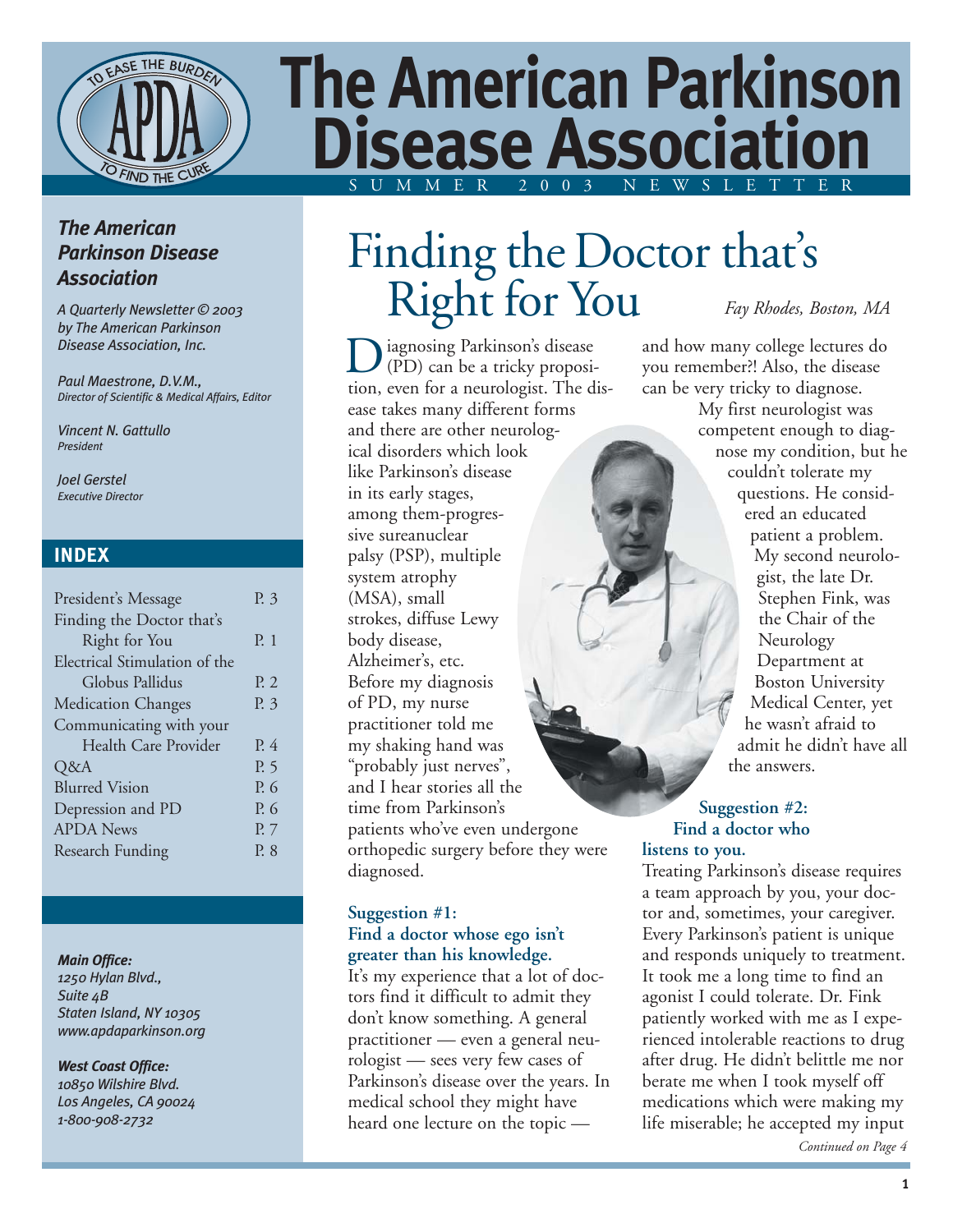# Electrical Stimulation of the Globus Pallidus

nformation on electrical stimula- $\prod_{i=1}^{n} \text{information on electrical stimulus} \text{for the globus pallidus for the } \binom{n}{n}$ treatment of Parkinson's disease (PD), along with findings from 2 clinical trials that investigated the effectiveness of the treatment after 3-to-6-months (N Engl J Med 2001; 345:956-963) and 3 years (Mov Disord. 2002;17:803-807) are here reported.

The globus pallidus is a structure involved in motor control located inside the brain. It receives information from nerve cells that contain the neurotransmitter dopamine and is one of the primary brain areas in which information flow is disrupted. The dopamine cells degenerate in individuals with  $PD$ , leading to a disruption of information transmission in the nervous system. This breakdown in information transmission eventually leads to the tremor, rigidity, and slowness of movement symptoms that characterize Parkinson's disease.

When the flow of information to the globus pallidus is disrupted faulty information is transmitted to other areas of the brain and eventually to the muscles.

When patients undergo brain surgery, electrodes are implanted into the globus pallidus on each side of their brain. An MRI (magnetic resonance imaging) scan is often performed prior to surgery to give the surgeon a precise picture of the brain. The site chosen for electrode placement is usually determined by locating the position that produces maximum improvement in tremor, rigidity, and slowness of movement during a test stimulation. After the electrode implantation, a programmable stimulator is also implanted, usually near the collar bone.

The decision to use this treatment is made by the patient in consultation with his or her physician. Stimulation of the globus pallidus is typically offered only to those patients whose symptoms are no longer adequately controlled by medication.

The 3-to-6-month study included 38 such patients. The 3 year study included 6 patients who had Parkinson's disease for an average of 15 years. All were taking L-dopa, but despite this and other medications still had severe motor fluctuations

and dyskinesias (hyperactive motor problems) induced by L-dopa administration.



The 3-to-6-month study found that electrical stimulation of the globus pallidus improved motor function, increased mobility, and reduced the amount of L-dopa needed at 3 months after implantation. Between the preoperative and 6 month visits, the percentage of time during the day that patients had good mobility, without involuntary movements, increased from 28% to 64%. This study used a design that permitted the investigators to conclude with some certainty that the treatment does work for the treatment of advanced Parkinson's disease.

In the 3 year study, motor symptoms were examined following L-dopa administration (L-dopa did not adequately control symptoms for these patients and induced motor hyperactivities of its own). Stimulation of the globus pallidus improved motor symptoms by 30% and these improvements continued for three

years. During the first year of treatment, patients also reported a 30% improvement in their ability to engage in everyday activities, but these improvements gradually declined over the 3-year period. Additionally, the stimulation did not help cognition and communication, which actually became worse over the 3 years — possibly due to progression of the disease.

The most serious adverse effect associated with electrical stimulation of the globus pallidus is intracranial



hemorrhage, observed in 18% of patients in the 3- to-6-month study. Infection was also observed in several cases.

In the 3-year study, patients experienced nausea, thoracic pressure and an abnormal burning, tingling, or prickling sensation in some part of their body. These symptoms eventually disappeared.

The conclusion drawn from the 3-to-6-month study was that stimulating the globus pallidus on both sides of the brain produces significant improvement in motor function in those patients with PD whose condition cannot be further improved with medical therapy. ■

*This article was adapted from Dr. Daniel Truong's article in "Glory B" Newsletter, Dec./Jan. 2003.*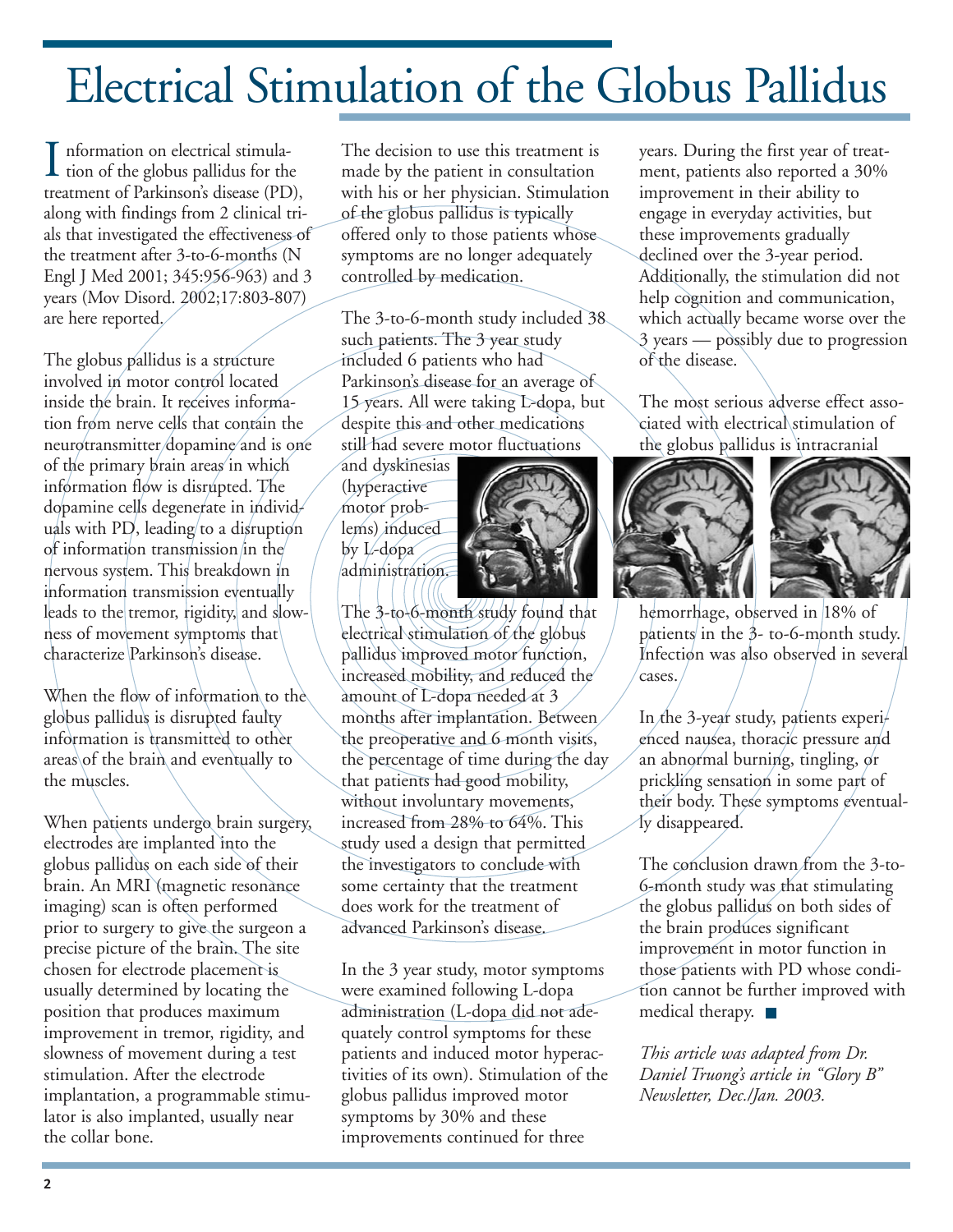#### **MEDICATION CHANGES**

There are three important things that physicians consider when evaluating medical treatment for Parkinson's patients.

First, are there significant side effects from the medications? It becomes a matter of determining what is worse: the symptoms being treated or the side effects from the treatment. Fortunately, most of the side effects of the medication for Parkinson's disease (PD) are mild. Some of the major side effects include: low blood pressure, dizziness or a feeling of fainting when standing, severe nausea, inability to urinate, confusion and hallucinations. These are managed with a reduction in dose, choice of another agent, or use of another drug to minimize the side effect; for example, flucortisone (Florinel®) to treat low blood pressure; quetiapine (Seroquel®) or clozaril (Clozapine®) to treat hallucinations.

The second determination of whether a medication change is indicated is the presence of fluctuations. Usually at five years after starting levodopa, at least half of the patients with PD no longer have a smooth transition from dose to dose. Periods of good control (ON time) alternate with periods when symptoms worsen (OFF time). That's when one dose of levodopa runs out of steam before the next one starts working.

Many patterns of fluctuation are more complicated, especially when OFF time combines with dyskinesias, these are extra

*Continued on Page 5*

### MEDICATION PRESIDENT'S MESSAGE

Dear Readers,



In my statement at the close of our fiscal 2002/ 2003 year, I am gratified to report that the American Parkinson Disease Association continues to meet its goals, and objectives set forth earlier this year.

In July, the APDA network of Chapter Presidents and Information & Referral Center Coordinators will join with the national headquarters staff, management, and Scientific Advisory Board members at the National Conference, in Portland, Maine. At this symposium, we will share information, coordinate strategies, engage in a series of informative lectures, and focus on ways to carry on our important work serving the Parkinson community.

Under the guidance of APDA's Scientific Advisory Board, we continue to aggressively pursue our research efforts to develop the best approaches for diagnosis prevention, and treatment of this disease. To emphasize this effort and commitment, APDA has, once again, awarded research grants, postdoctoral awards, Roger Duvosian and summer medical student fellowships for studies on Parkinson's disease.

The Corporate Development unit has moved forward with a series of programs that will provide increased awareness and additional funding for our work while developing cooperative partnerships and spurring new corporate initiatives.

Efforts continue with "Play Ball for APDA," a nationally sponsored fund raising program in association with Minor League Baseball. The program to be held in APDA Chapter markets is targeted to become a yearly fund raising event. A national prototype program "Staten Island Eats" scheduled for September is a food and wine sampling show featuring the best restaurants, winery's and bakeries in a local market — in this case Staten Island, New York — as a fund raising tool.

The first APDA broadcast Telethon in October will set the tone for a new era in fund raising initiatives for the association. And finally, APDA will shortly break ground for our new national headquarters to close out an active and productive year.

We look forward to a new fiscal year with the renewed inspiration and continued determination to provide the means and the tools to ease the burden of those afflicted and to find a cure for this disease.

Once again, all of this would not be possible without your continued support, caring, and perseverance, and I thank you personally.



Vincent N. Gattullo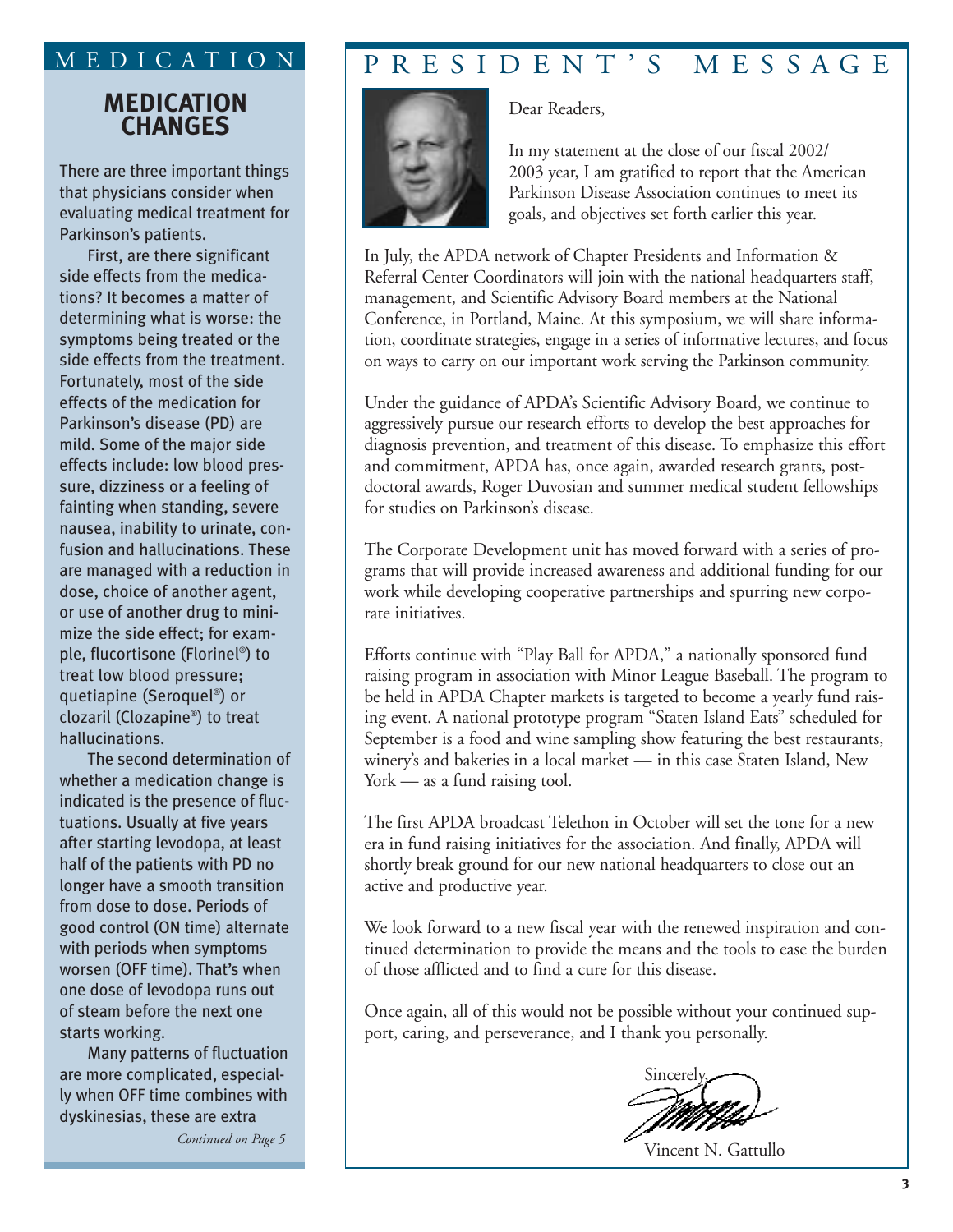#### PARKINSON'S NEWS

People with Parkinson's (PWP) and their loved ones now can subscribe to a program called the New Hope for Parkinson's Program. This monthly newsletter developed by Medtronic offers the latest medical and wellness information.

It includes a web site and gives subscribers the opportunity to connect with other patients. The newsletter not only reports the latest scientific findings, but also explores other topics related to health and well-being.

| 13 Alla Chicago Beachteachd Farbannas com Call | Contractor Class O has Class twell. Class for Citizenships Clinic Clinical Instant                                                                                                                                                                 |  |  |
|------------------------------------------------|----------------------------------------------------------------------------------------------------------------------------------------------------------------------------------------------------------------------------------------------------|--|--|
| <b>Medtronic</b>                               | New Hope<br><b>ACTIVA®</b><br>THERAPY<br><b>Los Parkittanes</b>                                                                                                                                                                                    |  |  |
| <b>Cored Scales - Three - Walkers</b>          |                                                                                                                                                                                                                                                    |  |  |
| 1 Medicistanding<br>Parkinssor's               | Welcome                                                                                                                                                                                                                                            |  |  |
| Lining with<br><b>Parkinson's</b>              |                                                                                                                                                                                                                                                    |  |  |
| 1 Similar Atlantica<br>Autors Therapy          | Welcome to<br>NewHopeforParkinsons.com<br>Welcome to the New Hope for Parkinson's site. If you are interested in information<br>that helps you or a loved one los well with Parkmaun's, you've come to the right                                   |  |  |
| Toking the next step<br>with Antive            |                                                                                                                                                                                                                                                    |  |  |
| 1 Contact Us                                   |                                                                                                                                                                                                                                                    |  |  |
| I Find a physician                             | stara.                                                                                                                                                                                                                                             |  |  |
|                                                | If you or someone you care about has Parkinson's disease, win yourself with the<br>latest modical and wellness information by poning Medinimit's New Highs for<br>Parkinson's Program. Our scal is to provide you with information, resolution and |  |  |
| di, Important Bahdy Inform                     | support for large with Parkinson's. New Hope for Parkinson's is operated by<br>Marknool, the world teader in medical descres and dissiness of Active Parkment's<br>Control Therapy                                                                 |  |  |
| Pricero<br>Service of Links                    | <b>REGISTER NOW to receive the monthly New Hepe for Parkinson's Newsletter.</b>                                                                                                                                                                    |  |  |
|                                                | + Pust Name                                                                                                                                                                                                                                        |  |  |
|                                                | * Last Name                                                                                                                                                                                                                                        |  |  |
|                                                | 1 Email                                                                                                                                                                                                                                            |  |  |
|                                                | + Cantine                                                                                                                                                                                                                                          |  |  |
|                                                | <b>French</b>                                                                                                                                                                                                                                      |  |  |

The New Hope Program will offer insights from the country's leading movement disorders clinicians and other experts including PWPs themselves.

The first issue will be published in June 2003 and will include a recap of recent scientific findings on PD and the special profile of a woman who had dedicated her life to finding a cure for PD.

PWP and their loved ones may subscribe to the electronic version of the newsletter by logging onto the New Hope web site at www.NewHopefor Parkinson's.com. They may subscribe to the printed version by calling the New Hope for Parkinson's Program subscription line at 1-800-675-5752, or simply completing the enclosed business reply card. ■

#### Finding the Doctor that's Right *Continued from Page 1*

and simply prescribed the next drug in his arsenal.

I have a friend, Dot, who cared for her Parkinsonian mother-in-law for many years. Whenever she took her to the local neurologist, the doctor would direct all his questions to Dot. That is downright offensive behavior. On the other hand, there is a neurologist in Boston renown for being so focused on empowering the patient that he prescribed a "wife-ectomy"!

Once I thanked Dr. Fink for listening to me without taking offense. His response was simply, that he found he could learn a lot from his patients if he was willing to listen. What a healthy attitude!

#### **Suggestion #3. If possible, see a movement disorder specialist.**

Those of us who live in the Boston area are blessed to have access to many excellent movement disorder specialists, however, in many parts of the country this is not the case. Your area APDA Information and Referral Center coordinator can give you the names of all the movement disorder specialists in your area. A movement disorder specialist is the kind of doctor who will have the most experience with Parkinson's disease and those diseases which mimic it. Many patients find that traveling a long distance to obtain a second opinion from a movement disorder specialist pays off in peace of mind.

#### **Suggestion #4.**

#### **Take responsibility for yourself.**

My first neurologist did not want educated patients. He suggested that I do not look for information on

the Internet, and was offended when I asked questions about my treatment. Thankfully, I've learned that he's not typical. A good neurologist encourages his patients to learn as much as possible about the disease. Knowledge keeps hope alive and teaches you how to function at maximum capacity in your world. Finding another neurologist was an important act of taking responsibility for myself.

It's important that you find a doctor you are comfortable with. If you come away from your appointments feeling worse than when you went in, that may be a sign that it's time to find someone new. Even a general practitioner who's willing to learn with you may be better for you than a neurologist who isn't. Last week I met a couple who said they were thrilled with their doctor. He "had no personality," but really knew his stuff. For them, it was a good match.

You may never find the perfect fit, but you always have the responsibility to make the choices that are best for you. Don't abdicate that responsibility just because you have Parkinson's dis-

ease. ■

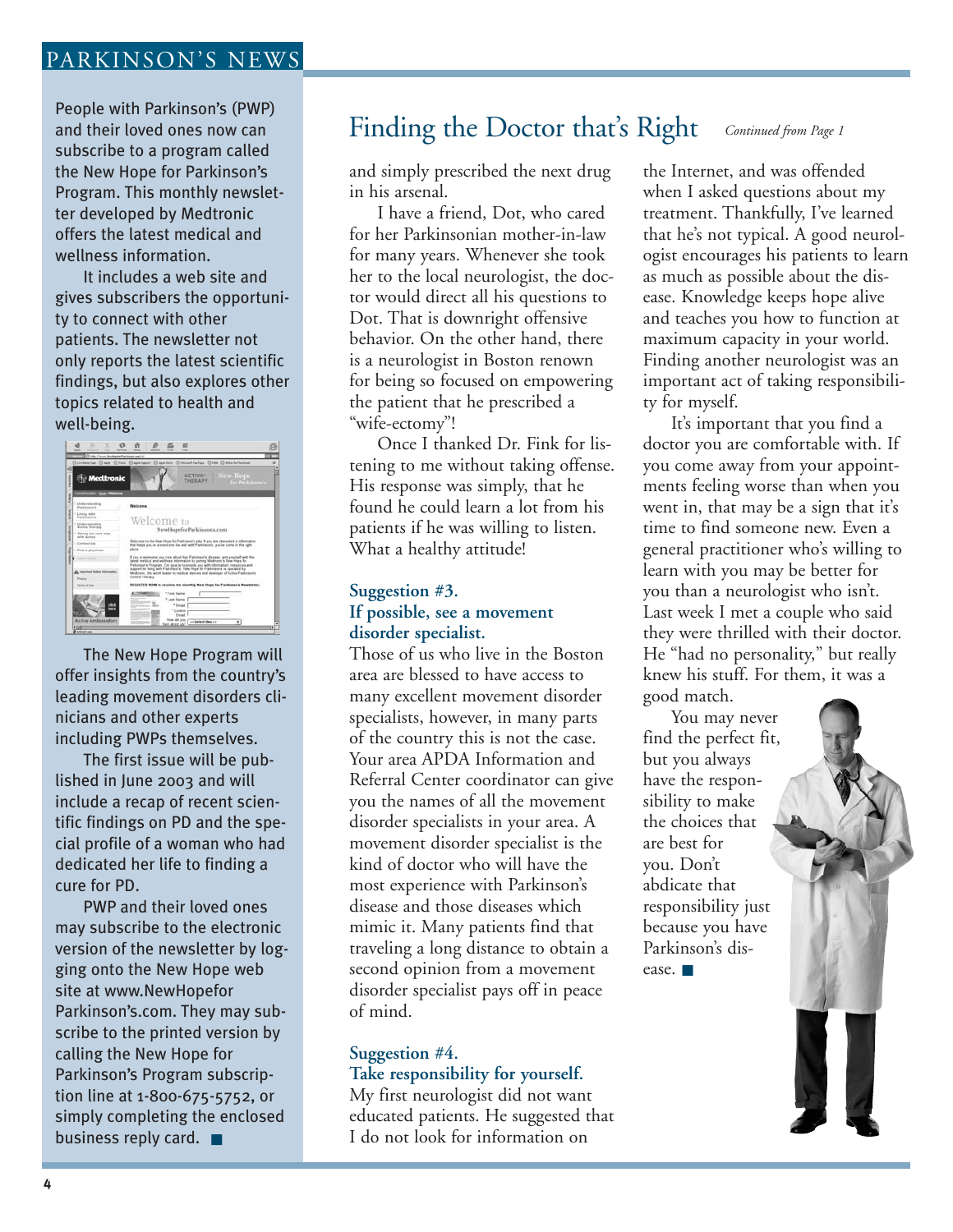#### MEDICATION

*Continued from Page 3*

movements caused by the brain. Specifically, the receptors for dopamine become overly sensitive to the effects of levodopa. This leads to twisting, gyrating, and dance-like movements of different parts of the body. Many people with PD are not bothered by mild dyskinesias and, if that is the case, the symptoms should be tolerated. End-ofdose problems can be improved by taking levodopa more frequently, switching to the extended-release preparation, or adding entacapone or a dopamine agonist. Likewise, reducing, substituting, adding, or eliminating anti-PD medications can minimize dyskinesias. For patients with disabling fluctuations, deep brain stimulation is also a good option.

The third scenario that indicates to the physician that a patient is in need of a medication adjustment is that they are no longer able to function at a level they find acceptable. Commonly, people with PD are often at their best during an office visit, potentially leading to an underestimation of their problems.

So, tell your neurologist how you're doing: specifically medication side effects, fluctuations, and your level of personal and professional function. ■





#### **Enrico Fazzini, D.O., Ph.D**

*Assoc. Prof. Neurology New York University, N.Y., University of Nevada, Las Vegas, NV, N.Y. Institute of Technology, Old Westbury*

I am a 64-year-old male. I have been to three different doctors in the last month. Two of the doctors think that

doctors think that I have early Parkinson's disease but did not start me on any medication. The other doctor did not think that I have Parkinson's disease. Are there any tests that will confirm that I have Parkinson's disease? If yes, how do I go about getting them?

> The diagnosis of PD is made using history and

examination. Patients have a history of low voice volume, excess drooling, slowness with dressing, washing and feeding, slow gait, flexed posture, small handwriting, tremor at rest, masked facial expression, and freezing when attempting to walk. On examination this slowness of movement, cogwheel rigidity, resting tremor and gait abnormality is seen without the presence of weakness or sensory loss. An MRI of the brain is done to rule out structural abnormalities such as strokes or tumors. If the diagnosis is still in doubt medication of L-Dopa is given and the patient is re-examined a few weeks later to determine if any improvement has occurred. (Improvement using L-Dopa is highly suggestive of PD.) Ination. Patients have

I have Parkinson's disease for 2 years now. I have been reading about all the various vitamins. What are the advantages of taking coenzyme the advantages of

Q10, Vitamin B12, Vitamin C or Vitamin E? If I should start on these vitamins, what dosage should I be on?

> There has never been found to be any scientific

evidence that Vitamin E is beneficial. Coenzyme Q10 has been found to be beneficial at slowing disease progression at doses of 1200 mg/day. Vitamin B12 deficiency can lead to weakness, vibration loss and dementia but not PD. Vitamin C deficiencies have not been found to be associated with PD. The Company of the Company of the Company of the Company of the Company of the Company of the Company of the Company of the Company of the Company of the Company of the Company of the Company of the Company of the Company

My wife is 68 years old. She has had Parkinson's disease for the last 15 years. I have read about all My wife is 68 y<br>
old. She has has<br>
Parkinson's dis<br>
for the last 15 y<br>
have read about<br>
the surgeries. Can you tell me the

potential benefits of pallidotomy, deep brain stimulation, and stem cell therapy?

> Stem cell therapy remains experimental

in the treatment of PD. There is no control over the degree of growth of the dopamine-producing tissue once it is placed in the brain. Pallidotomy can be performed on one side of the brain in order to reduce dyskinesia and improve tremor and bradykinesia. Bilateral pallidotomies lead to too many side effects and not enough benefit. Subthalamic nucleus deep brain stimulation is a safe and effective method for reducing the "on/off" fluctuations in response to medications in patients who cannot be stabilized on a regimen of medicines and who remain sensitive to the effects of L-dopa. external to the degree of group

**5**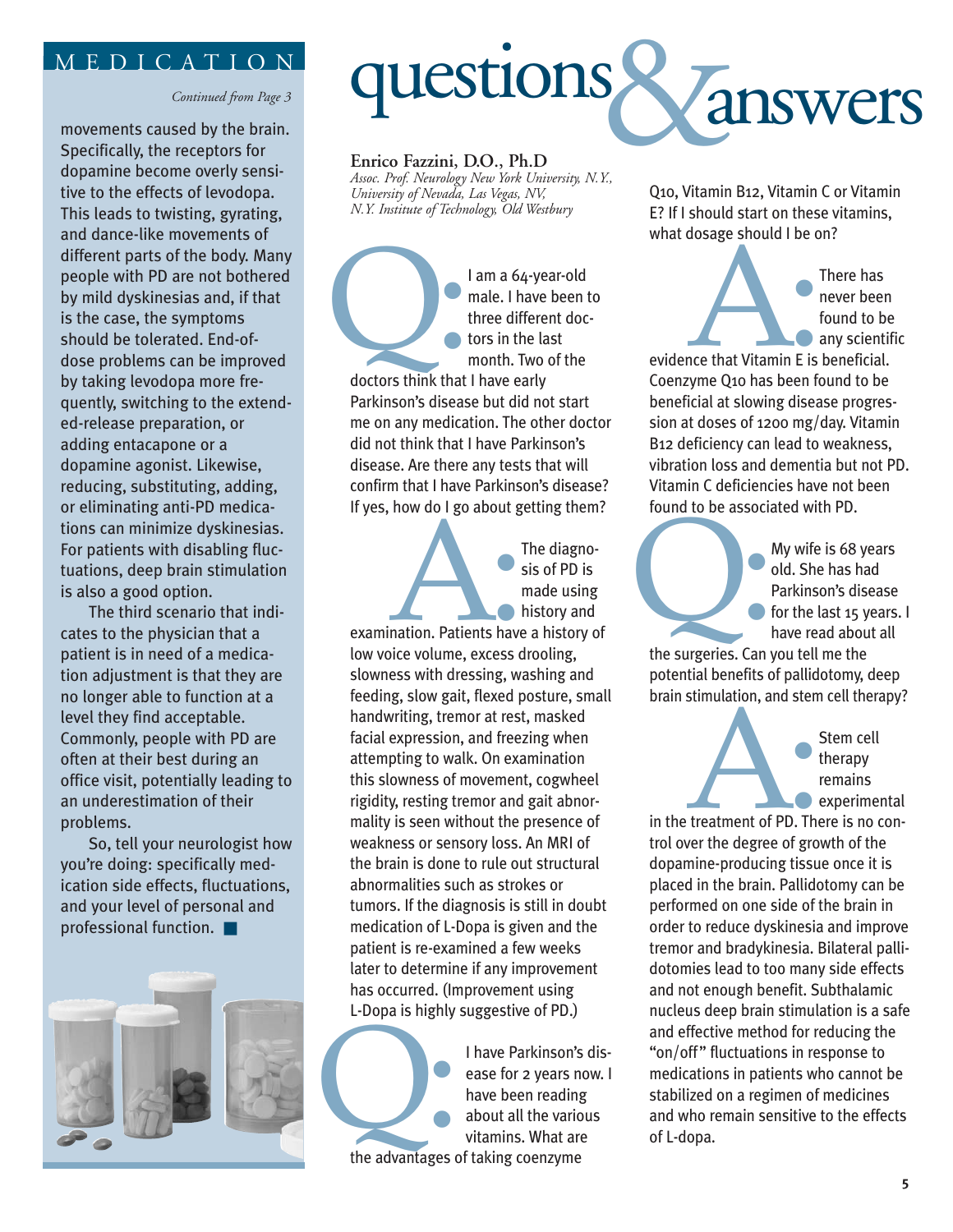#### **DEPRESSION AND PD**

Depression is a very common complication of Parkinson's disease (PD) and it causes considerable personal suffering. Symptoms of depression include not only sadness, but also difficulty sleeping, excessive worrying, problems with appetite, lack of interest and motivation and social isolation.

While many patients receive antidepressant medications from their doctors, it is not clear which antidepressant is best, or even how well antidepressants work in patients with PD.

A total of 75 patients will receive one of three treatments (two antidepressants and a one



placebo). **Patients** will be treated for up to six months and will receive careful evaluation of both their neu-

rological and depressive symptoms.

The study will take place at Robert Wood Johnson Medical School in New Brunswick, NJ and interested patients should call the coordinator of the study, Allison Dicke, at 1-877-795-4673 toll free, or at 732-235-5886 ■



o you have blurred vision, dry eyes, difficulty reading? Do you Do you have blurred vision, d<br>have these problems even though your eye exams reveal normal or near normal corrected vision and no obvious eye disease? If you do have these difficulties, are they improved after a dose of Parkinson's disease (PD) medication? If so, your visual problems may be Parkinson's related.

The cause may also be a side effect of one of your medications. Many medications, including Parkinson's medications, cause dry eyes: anticholinergic medications (Artane and Cogentin) are especially likely to cause this problem. On the other hand, your eyes may be dry because you stare without blinking and artificial tears may provide temporary relief, if that is the cause.

The retina of the eye contains special nerve cells containing dopamine. Animal studies, and limited human studies, indicate that the retinas of PD patients may have reduced dopamine content. These studies suggest that some eye problems may vary depending on whether the patient is in an "on" or "off" period.

"Seeing" is a complicated process, not at all like photography. A number of different eye movements are at risk of being degraded by Parkinson's.

After the retina has sensed the image and passed the information to the

brain, it is processed in various ways by the visual cortex, a very large, complex part of the brain. The function of the visual cortex is to "make sense" of the mass of data that the retina has passed on.

Some PD patients are said to have problems with visual perception, but the significance and cause of their difficulties are not well understood.

Visual acuity using the standardized distance letters in eye charts has been found to be poor in PD patients when tested under low light intensity. Fairly intense lighting is required for the visual acuity and reading comfort of many PD patients.

Some PD patients suffer from double vision. This most frequently occurs because the muscles of the two eyes are not looking at exactly the same spot. Perhaps it is not surprising that a condition that affects the muscles, and frequently one side more than the other, causes double vision.

Ability to see clearly is enormously important if one is trying to keep in touch with friends and the outside world. Visual complaints can erode one's quality of life and complicate attempts to stay "connected" socially, yet visual impairment is often overlooked or neglected.

Many visual complications of PD can be treated with standard PD medications. ■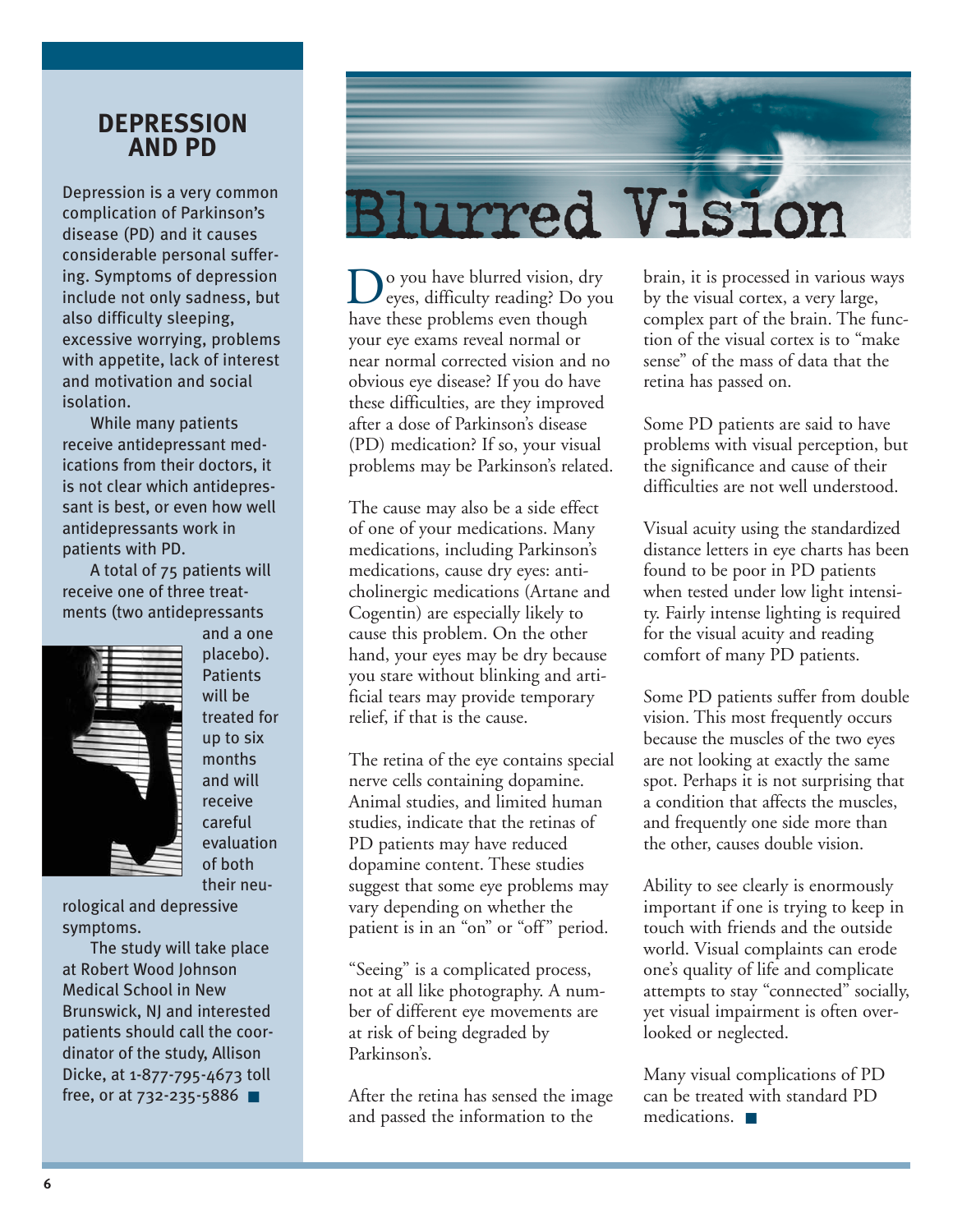#### PDA NEWS

### Information on Parkinson's Disease

*Single copies of the following publications may be obtained free of charge by writing to the national APDA office or by calling the toll free number 1-800- 223-2732 or Fax 1-718-981-4399.*

#### **EDUCATIONAL BOOKLETS**

- **1. Basic Information about Parkinson's Disease** 4 page brochure (English, Chinese, Spanish)
- **2. Parkinson's Disease Handbook** Symptoms, causes, treatment, 40 page booklet (English, German, Italian, Portuguese, Spanish, Russian)
- **3. PD "n" Me-Coping with Parkinson's disease** 70 page booklet (English)
- **4. Be Active** A suggested exercise program for people with Parkinson's disease, 25 page booklet (English, German, ltalian)
- **5. Be Independent —** Equipment and suggestions for daily living activities, 32 page booklet (English, German, Italian, Spanish)
- **6. Speaking Effectively —** Speech and swallowing problems in Parkinson's disease, 34 page booklet (English)
- **7. Good Nutrition in Parkinson's Disease** 26 page booklet (English,Italian, Swedish)
- **8. Young Parkinson's Handbook** 78 page booklet (English)
- **9. How to Start a Parkinson's Disease Support Group** 24 page booklet (English, Italian)
- **10. Aquatic Exercise for Parkinson's Disease** A 20 page booklet for patients and their families (English)

#### **EDUCATIONAL SUPPLEMENTS**

Hospitalization, Helpful Hints, Living Will, Oral Health Care, The Family Unit, Helping Your Partner, Nursing Homes, Long Term Care Insurance, Recreation and Socialization in Parkinson's Disease, Comtan Questions & Answers, Use of Comtan in the Treatment of Parkinson's disease, PD and The Emergency Room

#### **CARELINK**

(A cooperative APDA - GSK project) You can now contact the APDA Information and Referral Center closest to you by dialing the toll free number **1-888-400-2732**

#### **APDA WORLDWIDE WEB SITE**

www.apdaparkinson.org for PD, I&R Centers, Chapters, Support Groups, Education and Information Material, Meeting Dates, Publications, Medical Abstracts,Video Library, Udall Bill, etc.

#### **WORLD PARKINSON DISEASE ASSOCIATION WEB SITE**

www.wpda.org/ A weekly updated source of world news



#### **FISCAL YEAR 2003-2004 RESEARCH FUNDING**

The number of research grants and fellowships submitted to APDA for funding during fiscal year 2003-2004 was considerably higher than the number submitted in the past.

The recommendations and scores submitted by the Scientific Advisory Board (SAB) under the chairmanship of Dr. Wooten were reviewed by the Executive Committee of the association, and a grand total of 30 awards made. The new grants are listed at p. 8 and include: three Roger Duvoisin Fellowships, 12 Research Grants, 10 Post-Doctoral Fellowships, and five Summer Medical Student Fellowships. The results obtained by the Centers for Advanced Research were also reviewed and approved by the SAB. ■

*The material contained herein concerning the research in the field of Parkinson's disease and answers to readers questions are solely for the information of the reader. It should not be used for treatment purposes, but rather as a source for discussion with the patient's own physician.*

**THE PRINTING OF THIS NEWSLETTER WAS FUNDED BY AN EDUCATIONAL GRANT FROM GLAXOSMITHKLINE**